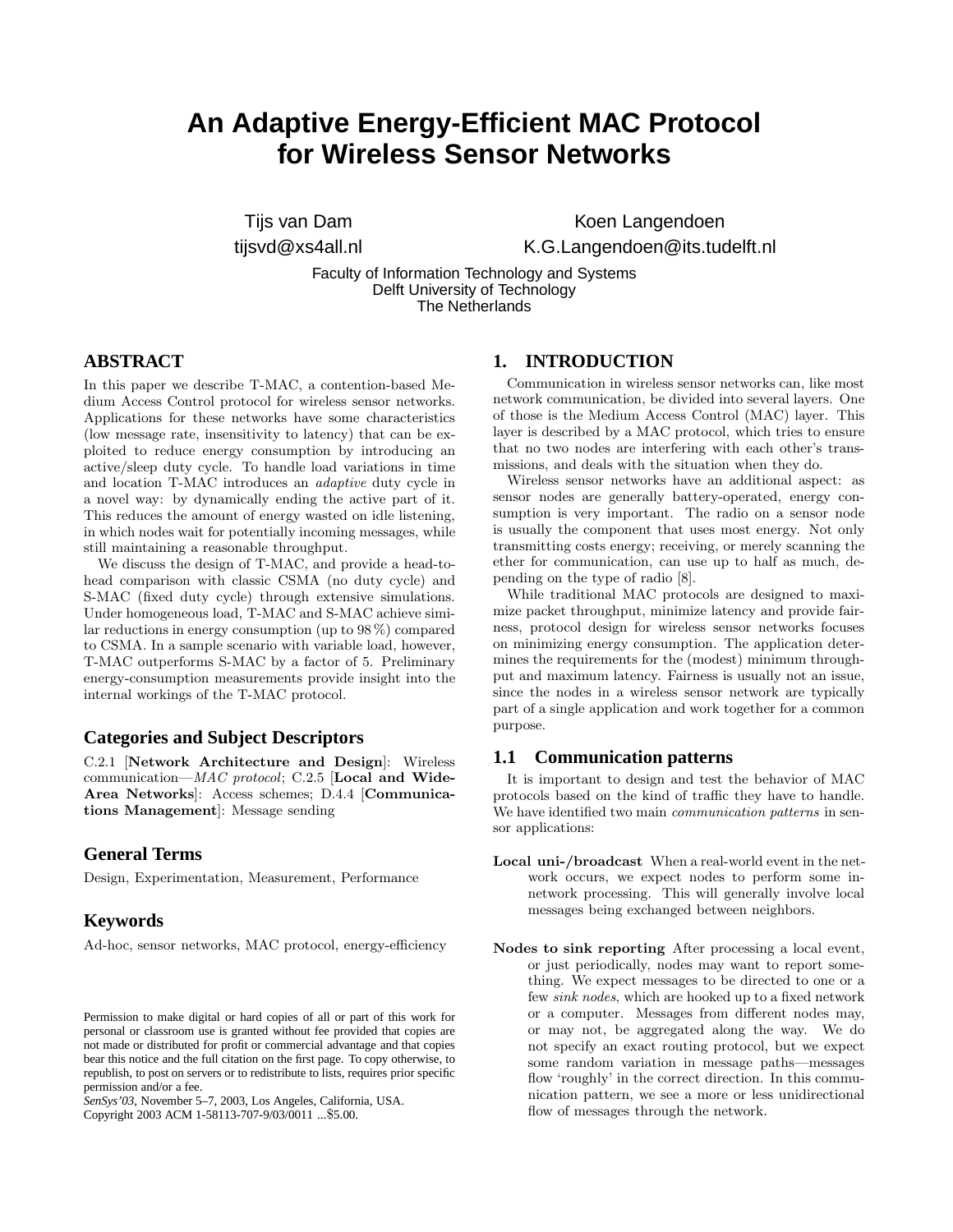We explicitly exclude routed, multi-hop communication between random nodes in the network, although this pattern is frequently used to study MAC protocols. After identifying several realistic wireless sensor applications, we have determined that this communication pattern does not occur.

The two basic communication patterns imply that the message rate in the network may vary, both in time and location: events trigger periods of increased activity, and, around sink nodes, the message rate will be higher than at the edge of the network, even when aggregation is used.

## **1.2 EYES nodes**

Wireless sensor hardware is generally cheap and simple. We must consider this when designing a MAC protocol for wireless sensor nodes. As a base for our protocol design, simulations and implementation we use the EYES wireless sensor nodes [13].

The EYES nodes have a Texas Instruments MSP430F149 processor with 2 KB RAM and 60 KB of Flash memory; the 16 bit processor runs at a variable clock rate, with a maximum of 5 MHz. Nodes communicate using a 115 kbps radio (RFM TR1001, 868.35 MHz, hybrid transceiver), and are equipped with a 2 Mb EEPROM memory (AST 25P20V6). The nodes contain multiple interfaces to interact with the outside world, including JTAG, RS232, 2 LEDs, and 16 general purpose I/O pins (8 with ADC capability). The nodes run from 3 V supplied by two AA batteries taking up most of the nodes' volume. Table 1 provides a power breakdown of the processor and radio for active and sleep modes.

| CPU            |                  |
|----------------|------------------|
| active (5 MHz) | $2.1 \text{ mA}$ |
| sleep          | 1.6 $\mu$ A      |
| Radio          |                  |
| transmit       | $10 \text{ mA}$  |
| receive        | $4 \text{ mA}$   |
| sleep          | 20<br>$\mu$ A    |

Table 1: Power breakdown of EYES nodes.

The capabilities and power consumption of the EYES nodes are quite similar to other prototype sensor nodes, for example, the popular popular Berkeley Motes [14]. We like to stress that memory (2 KB of RAM), next to energy, is a scarce resource. Consequently, a MAC protocol should use as little of it as possible, which limits, for example, the possibility of maintaining elaborate information on neighbors.

#### **1.3 Idle listening problem**

Most energy in traditional MAC protocols is wasted by idle listening: since a node does not know when it will be the receiver of a message from one of its neighbors, it must keep its radio in receive mode at all times. Consider, for example, a sensor application that requires nodes to exchange messages with their neighbors at an average rate of one per second. Messages are fairly short: they take less than 5 milliseconds to transmit. This results in each node spending on average 5 ms per second on transmitting, 5 ms on receiving a message from another node, and 990 ms on listening while nothing happens. The radio is then doing nothing for 99% of the time.

## **1.4 Outline**

We present T-MAC–Timeout-MAC–, an adaptive energyefficient MAC protocol for wireless sensor networks that minimizes idle listening, while considering wireless sensor communication patterns and hardware limitations. In Section 2, we will describe some existing energy-saving solutions. Then, in Section 3, we will elaborate on the design of the T-MAC protocol, problems we encountered, and the novel way in which we solved these problems. In Section 4, we will describe our simulation setup, followed by a detailed report of our results. In Section 5 we report the measured energy consumption of a limited T-MAC implementation running on a pair of Eyes nodes.

# **2. RELATED WORK**

There are several solutions addressing the problem of energy waste due to idle listening. In general, some kind of duty cycle is involved, which lets each node sleep periodically. For example, TDMA-based protocols are naturally energy preserving, because they have a duty cycle built-in, and do not suffer from collisions [2]. However, maintaining a TDMA schedule in an ad-hoc network is not an easy task and requires much complexity in the nodes. Keeping a list of neighbor's schedules takes valuable memory capacity. Allocating TDMA slots is a complex problem that requires coordination. Furthermore, as TDMA divides time into very small slots, the effect of clock drift can be disastrous; exact timing is critical.

Another way of energy saving is to use an extra radio the so-called wake-up radio—, which operates on a different frequency than the radio used for communication [7]. As the wake-up radio is only for waking up other nodes, it needs no data processing and therefore uses much less energy. It does, however, require an extra component on the node and most wireless sensor nodes currently used in research only have a single radio that operates on a single frequency.

Introducing a duty cycle into a contention-based (CSMA) protocol that only uses a single frequency requires some kind of in-band signalling. The well known IEEE 802.11 protocol, for example, has power-saving features, even when working in ad-hoc mode [4]. However, this protocol was designed with the presumption that all nodes are located in a single network cell, while wireless sensor networks will often be multi-hop. Adaptations for multi-hop networks have been proposed, but seem to require more complexity and dynamic state than would generally be available in wireless sensor networks [10].

The TinyOS project [14] includes a sensor-networks specific optimization of the basic CSMA protocol that tackles the idle-listening problem: by sending out a very long preamble, receivers only need to weak up periodically to sense activity. This shifts the cost from the receiver (the frequent case) to the transmitter (the rarer case). The TinyOS approach, briefly discussed in [3], is basically an optimization at the physical layer and may be applied in combination with link-layer (MAC) solutions discussed next.

Another protocol specifically designed for sensor networks is S-MAC [12]. The basic idea of this single-frequency contention-based protocol is that time is divided into—fairly large—frames. Every frame has two parts: an active part and a sleeping part. During the sleeping part, a node turns off its radio to preserve energy. During the active part, it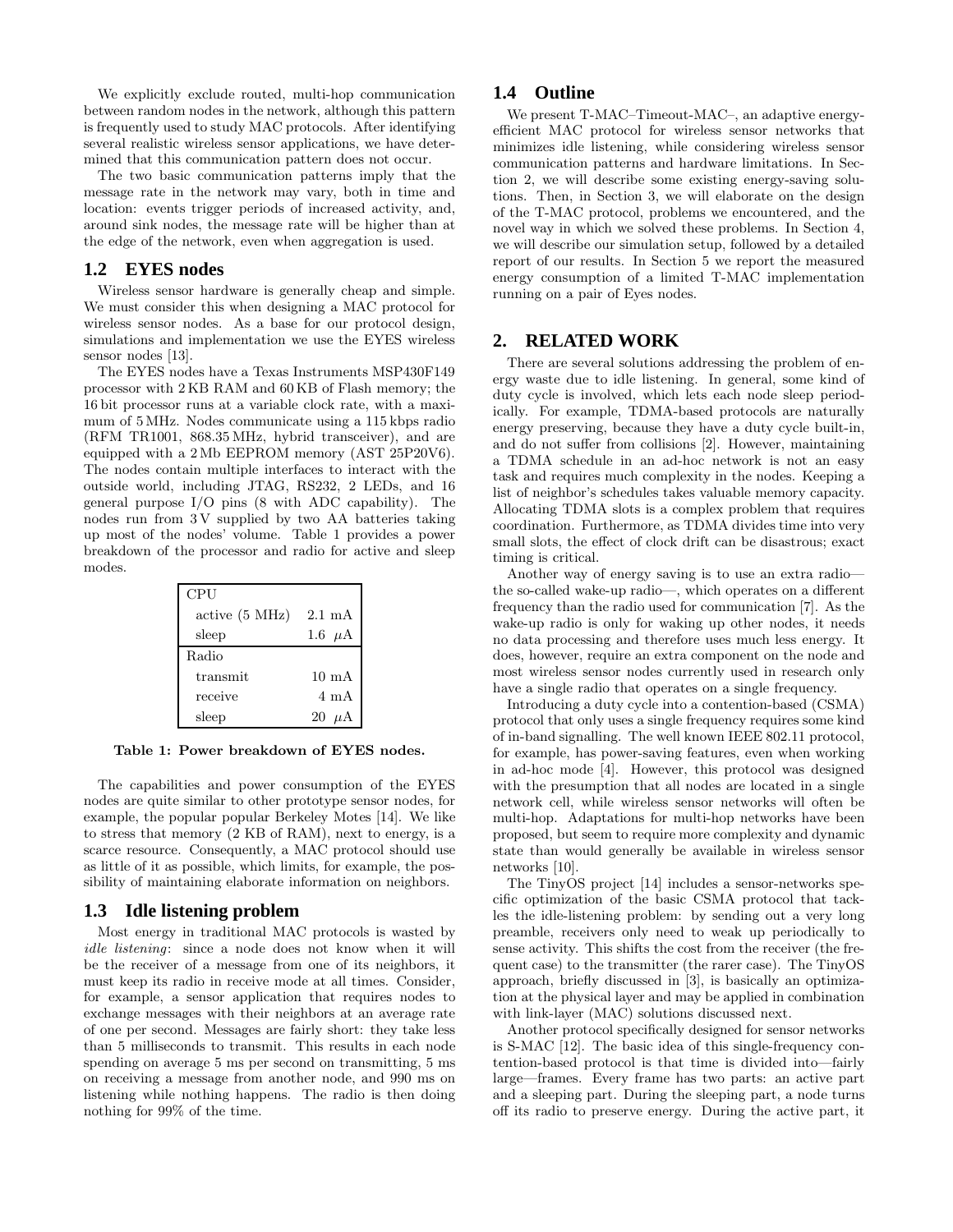

Figure 1: The S-MAC duty cycle; the arrows indicate transmitted and received messages; note that messages come closer together.

can communicate with its neighbors and send any messages queued during the sleeping part, as shown in Figure 1. Since all messages are packed into the active part, instead of being 'spread out' over the whole frame, the time between messages, and therefore the energy wasted on idle listening, is reduced.

S-MAC needs some synchronization, but that is not as critical as in TDMA-based protocols: the time scale is much larger. Typically, there may be an active part of 200 ms in a frame of one second. A clock drift of  $500 \mu s$  will not be a problem.

The S-MAC protocol essentially trades used energy for throughput and latency. Throughput is reduced because only the active part of the frame is used for communication. Latency increases because a message-generating event may occur during sleep time. In that case, the message will be queued until the start of the next active part.

## **3. T-MAC PROTOCOL DESIGN**

Energy consumption is the main criterion for our MAC protocol design. We have already identified the problem of idle listening. Other forms of energy waste are:

- collisions if two nodes transmit at the same time and interfere with each others transmission, packets are corrupted. Hence, the energy used during transmission and reception is wasted;
- protocol overhead most protocols require control packets to be exchanged; as these contain no application data, we may consider any energy used for transmitting and receiving these packets as overhead;
- overhearing since the air is a shared medium, a node may receive packets that are not destined for it; it could then as well have turned off its radio.

These other sources of energy consumption are relatively insignificant when compared to the energy wasted by idle listening, especially when messages are infrequent. Consider our example where 99% of the time is spent on idle listening. If, then, the actual transmission and receiving time increases by a factor two—due to collisions and overhead—, idle listening time decreases only from 99% to 98%.

Although reducing the idle listening time, a solution with a fixed duty cycle, like the S-MAC protocol [12], is not optimal. S-MAC has two important parameters: the total frame time, which is limited by latency requirements and buffer space, and the active time. The active time depends mainly on the message rate: it can be so small that nodes are able to transfer all their messages within the active time.



Figure 2: The basic T-MAC protocol scheme, with adaptive active times.

The problem is that, while latency requirements and buffer space are generally fixed, the message rate will usually vary (Section 1.1). If important messages are not to be missed– and unimportant messages should not have been sent in any case–, the nodes must be deployed with an active time that can handle the highest expected load. Whenever the load is lower than that, the active time is not optimally used and energy will be wasted on idle listening.

The novel idea of the T-MAC protocol is to reduce idle listening by transmitting all messages in bursts of variable length, and sleeping between bursts. To maintain an optimal active time under variable load, we dynamically determine its length. We end the active time in an intuitive way: we simply time out on hearing nothing.

#### **3.1 Basic protocol**

Figure 2 shows the basic scheme of the T-MAC protocol. Every node periodically wakes up to communicate with its neighbors, and then goes to sleep again until the next frame. Meanwhile, new messages are queued. Nodes communicate with each other using a Request-To-Send (RTS), Clear-To-Send (CTS), Data, Acknowledgement (ACK) scheme, which provides both collision avoidance and reliable transmission [1]. This scheme is well known and used, for example, in the IEEE 802.11 standard [4].

A node will keep listening and potentially transmitting, as long as it is in an active period. An active period ends when no activation event has occurred for a time TA. An activation event is:

- the firing of a periodic frame timer;
- the reception of any data on the radio;
- $\bullet$  the sensing of communication<sup>1</sup> on the radio, e.g. during a collision;
- the end-of-transmission of a node's own data packet or acknowledgement;
- the knowledge, through overhearing prior RTS and CTS packets, that a data exchange of a neighbor has ended.

A node will sleep if it is not in an active period. Consequently, TA determines the minimal amount of idle listening per frame.

The described timeout scheme moves all communication to a burst at the beginning of the frame. Since messages between active times must be buffered, the buffer capacity determines an upper bound on the maximum frame time.

<sup>1</sup>Through a Received Signal Strength Indication (RSSI) signal from the radio.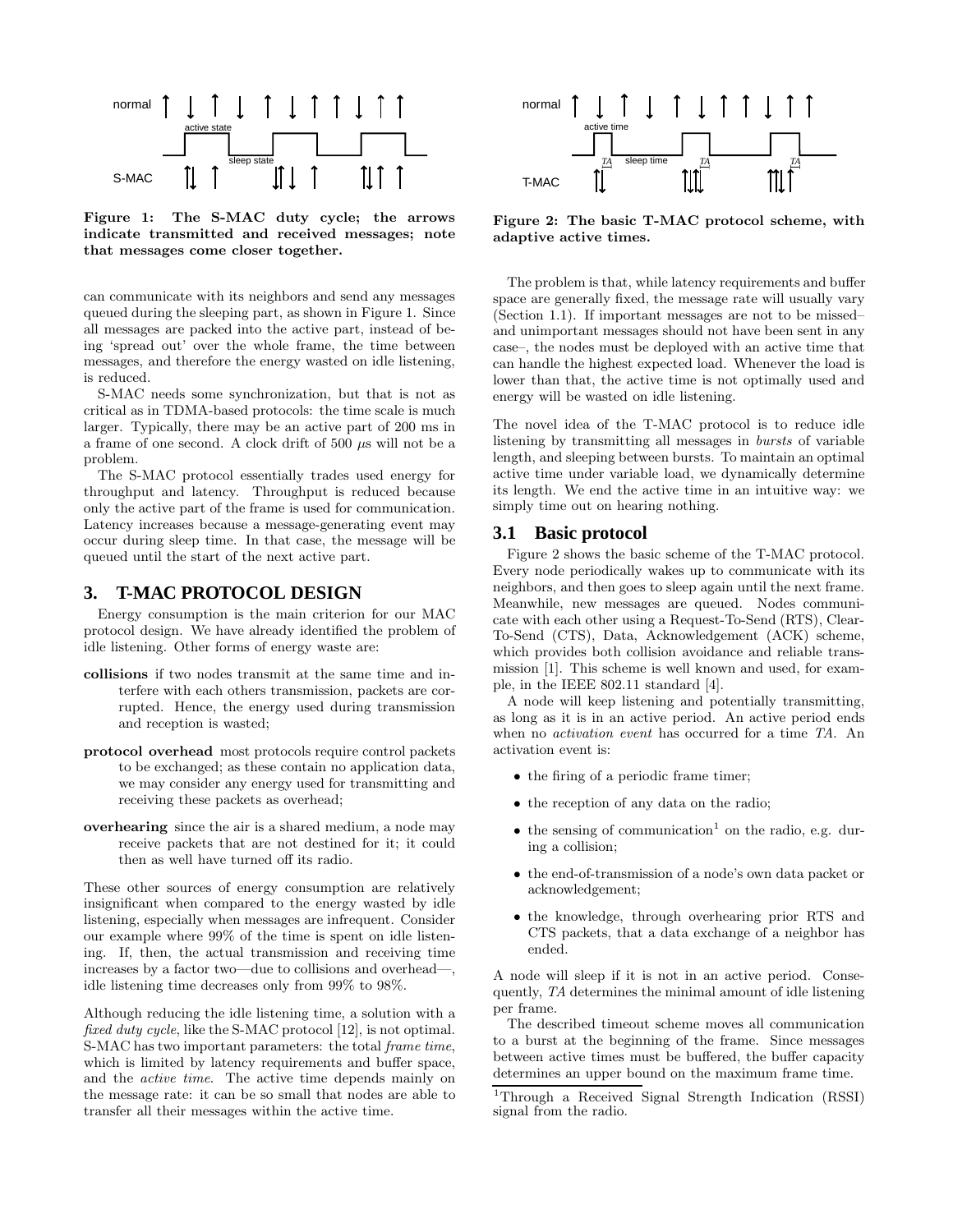## **3.2 Clustering and synchronization**

Frame synchronization is inspired by virtual clustering, as described by the authors of the S-MAC protocol [12]. When a node comes to life, it starts by waiting and listening. If it hears nothing for a certain amount of time, it chooses a frame schedule and transmits a SYNC packet, which contains the time until the next frame starts. If the node, during startup, hears a SYNC packet from another node, it follows the schedule in that SYNC packet and transmits its own SYNC accordingly.

Nodes retransmit their SYNC once in a while. Nodes must also listen for a complete frame sporadically, so they can detect the existence of different schedules. This allows new and mobile nodes to adapt to an existing group.

If a node has a schedule and hears a SYNC with a different schedule from another node, it must adopt both schedules. It must also transmit a SYNC with its own schedule to the other node, to let the other node know about the presence of another schedule. Adopting both schedules means that the node will have an activation event at the start of both frames.

Nodes must start a data transmission only at the start of their own active time. At that time, both neighbors with the same schedule, and neighbors that have adopted the schedule as extra, are awake. If a node would start transmission at the start of a neighbor's frame, it might be transmitting to another, sleeping neighbor. Note that this scheme makes it possible that broadcasts only need to be transmitted once.

The described synchronization scheme, which is called virtual clustering [12], urges nodes to form clusters with the same schedule, without enforcing this schedule to all nodes in the network. It allows efficient broadcast, and obviates the need to maintain information on individual neighbors.

The virtual clustering technique is easy to implement. Keeping multiple schedules with a fixed-length active time is more complex, since active times overlap.

#### **3.3 RTS operation and choosing TA**

We will now discuss the additional features of the T-MAC protocol that provide optimal tuning.

#### *Fixed contention interval*

In contention-based protocols, like IEEE 802.11, nodes wait for a random time within a contention interval after detecting a collision. Only when the air is clear during that time do they restart transmission. Usually, a back-off scheme is used: the contention interval increases when traffic is higher. The back-off scheme reduces the probability of collisions when the load is high, while minimizing latency when the load is low.

In the T-MAC protocol, every node transmits its queued messages in a burst at the start of the frame. During this burst, the medium is saturated: messages are transmitted at maximum rate. A node may expect to be in a fierce fight for winning the medium every time it sends an RTS. An increasing contention interval is not useful, since the load is mostly high and does not change. Therefore, RTS transmission in T-MAC starts by waiting and listening for a random time within a fixed contention interval. This interval is tuned for maximum load. The contention time is always used, even if no collision has occurred yet.



Figure 3: A basic data exchange. Node C overhears the CTS from node B and will not disturb the communication between A and B. TA must be long enough for C to hear the start of the CTS.

#### *RTS retries*

When a node sends an RTS, but does not receive a CTS back, one of three things has happened:

- 1. the receiving node has not heard the RTS due to collision; or
- 2. the receiving node is prohibited from replying due to an overheard RTS or CTS; or
- 3. the receiving node is asleep.

When the sending node receives no answer within the interval TA, it might go to sleep. However, that would be wrong in cases 1 and 2: we would then have a situation where the sending node goes to sleep, while the receiving node is still awake. Since this situation might occur even at the first message of the frame, the throughput would (and did, in our preliminary experiments) dramatically decrease.

Therefore, a node should retry by re-sending the RTS if it receives no answer. If there is still no reply after two retries, it should give up and go to sleep.

#### *Determining TA*

A node should not go to sleep while its neighbors are still communicating, since it may be the receiver of a subsequent message. Receiving the start of the RTS or CTS packet from a neighbor is enough to trigger a renewed interval TA.

Since a node may not hear, because it is not in range, the RTS that starts a communication with its neighbor, the interval TA must be long enough to receive at least the start of the CTS packet (Figure 3). This observation gives us a lower limit on the length of the interval TA:

$$
TA>C+R+T
$$

where  $C$  is the length of the contention interval,  $R$  is the length of an RTS packet, and  $T$  is the turn-around time (the short time between the end of the RTS packet and the beginning of the CTS packet). In our experiments, we used  $TA=1.5\times (C+R+T),$  which proved to be satisfactory. A larger TA increases the energy used.

#### **3.4 Overhearing avoidance**

The S-MAC protocol introduced the idea of sleeping after overhearing an RTS or CTS destined for another node. Since a node is prohibited from sending during that time, it can not take part in any communication and may as well turn off its radio to save energy.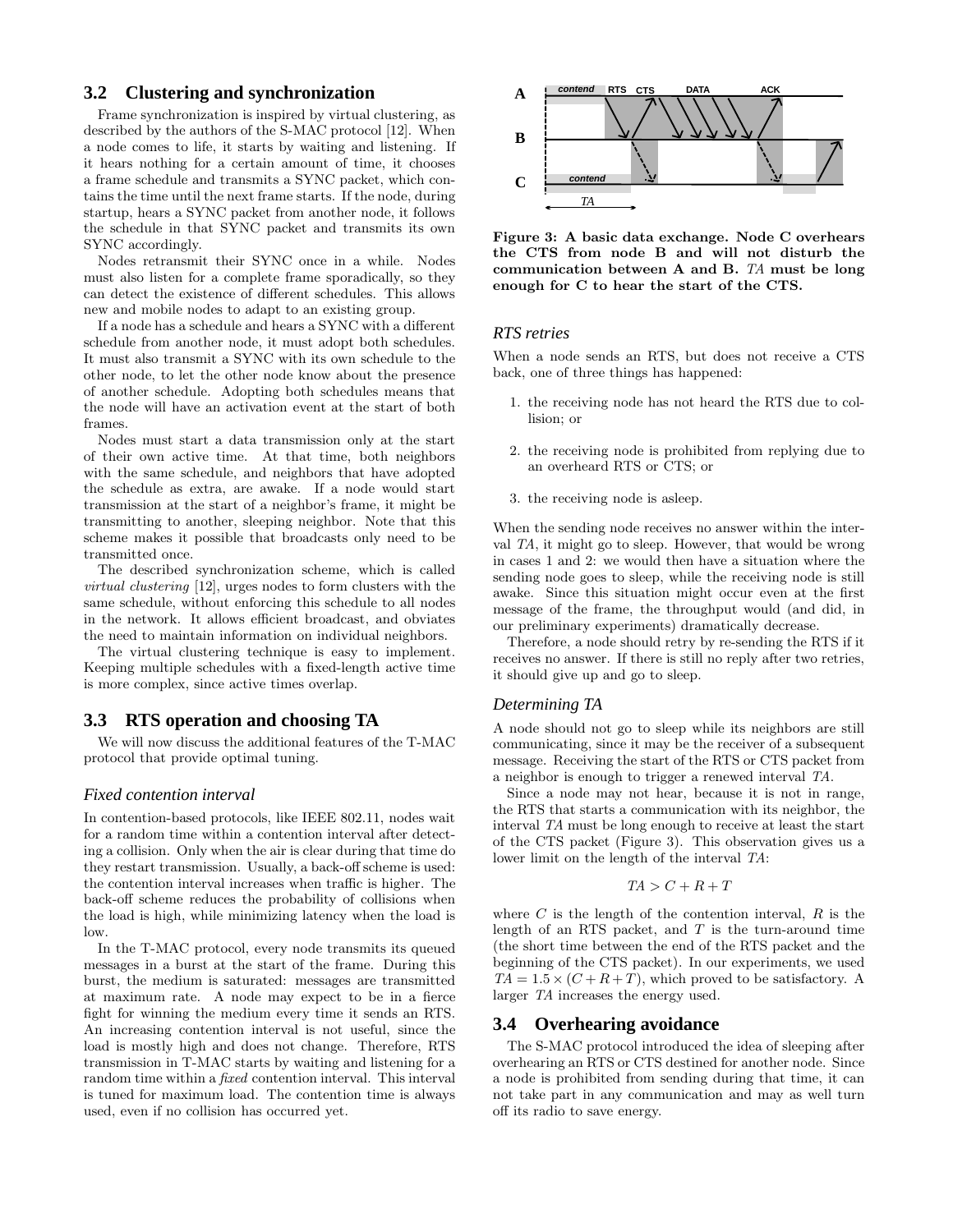

Figure 4: The early sleeping problem. Node D goes to sleep before C can send an RTS to it.

In general, overhearing avoidance is a good idea, and it is an option in the T-MAC protocol. However, we have observed in our experiments that, as a side effect, collision overhead becomes higher: a node may miss other RTS and CTS packets while sleeping and disturb some communication when it wakes up. Consequently, the maximum throughput decreases; for short packets by as much as 25%. Thus, although overhearing avoidance saves energy, it must not be used when maximum throughput is (at times) required.

### **3.5 Asymmetric communication**

Preliminary simulation experiments revealed a problem with the T-MAC protocol when traffic through the network is mostly unidirectional, like in a nodes-to-sink communication pattern. This problem is simplified in Figure 4. Each of the nodes A though D in the picture forms a cell with its neighbors. Messages flow from top to bottom, so node A sends only to B, B only to C, and C only to D. Now consider node C. Every time it wants to send a message to D, it must contend for the medium and may loose to either node B (by receiving an RTS packet) or to node A (indirectly, by overhearing a CTS packet from node B).

If node C looses contention because of an RTS packet from node B, it will reply with a CTS packet, which can also be heard by node D. In that case, node D will be awake when the communication between C and B ends. However, if node C looses contention because it overhears a CTS packet from B to A (see Figure 4), C must remain silent. Since D does not know of the communication between A and B, its active time will end, and node D will go to sleep. Only at the start of the next frame will node C have a new chance to send to node D.

Thus for every packet that node C wants to send to node D, it may either succeed or fail (by loosing to node A). Both of these events have equal probability. Failure implies that the frame ends and C can send no more packets. We can therefore calculate that, in this simplified setup, node C has a 50% probability of sending a single packet to node D, a 25% probability of sending two packets (it must succeed twice), etcetera, in each frame.

We call the observed effect the *early sleeping* problem, since a node goes to sleep when a neighbor still has messages for it. In the nodes-to-sink communication pattern, the early sleeping problem reduced the total possible throughput of T-MAC to less than half of the maximum throughput of traditional protocols or S-MAC. In later experiments, we have also encountered this problem at the border of a highly



Figure 5: The future-request-to-send packet exchange keeps Node D awake.

active part of the network. We believe that the problem may occur in any asymmetric communication pattern. We devised two solutions.

#### *Future request-to-send*

The first solution is a scheme that we call future request-tosend. The idea is to let another node know that we still have a message for it, but are ourselves prohibited from using the medium. It works as follows: if a node overhears a CTS packet destined for another node, it may immediately send a future-request-to-send (FRTS) packet, like node C in Figure 5. The FRTS packet contains the length of the blocking data communication (this information was in the CTS packet). A node must not send an FRTS packet if it senses communication right after the CTS, or if it is prohibited from sending due to a prior RTS or CTS.

A node that receives an FRTS packet knows it will be the future target of an RTS packet and must be awake by that time. The node can determine this from the timing information in the FRTS packet.

As the FRTS packet would otherwise disturb the data packet that follows the CTS, the data packet must be postponed for the duration of the FRTS packet. To prevent any other node from taking the channel during this time, the node that sent the initial RTS (node A in Figure 5) transmits a small Data-Send (DS) packet. After the DS packet, it must immediately send the normal data packet.

Since the FRTS packet has the same size as a DS packet, it will collide with the DS packet, but not with the following data packet. The DS packet is lost, but that is no problem: it contains no useful information.

For the FRTS solution to work, TA must be increased with the length of a control packet (CTS), as follows from Figure 5. Implementing the FRTS feature increased the maximum throughput in unidirectional communication patterns by approximately 75%. However, due to the somewhat higher overhead of DS and FRTS packets, energy consumption also increases slightly. One may want to use FRTS packets only if a reasonably high load in a more or less unidirectional communication pattern is expected. Note, however, that when the load is low, the number of exchanged packets, and therefore the increased overhead, is also low.

#### *Taking priority on full buffers*

The second solution is a scheme that we call full-buffer priority. When a node's transmit/routing buffers are almost full, it may prefer sending to receiving. This means that when a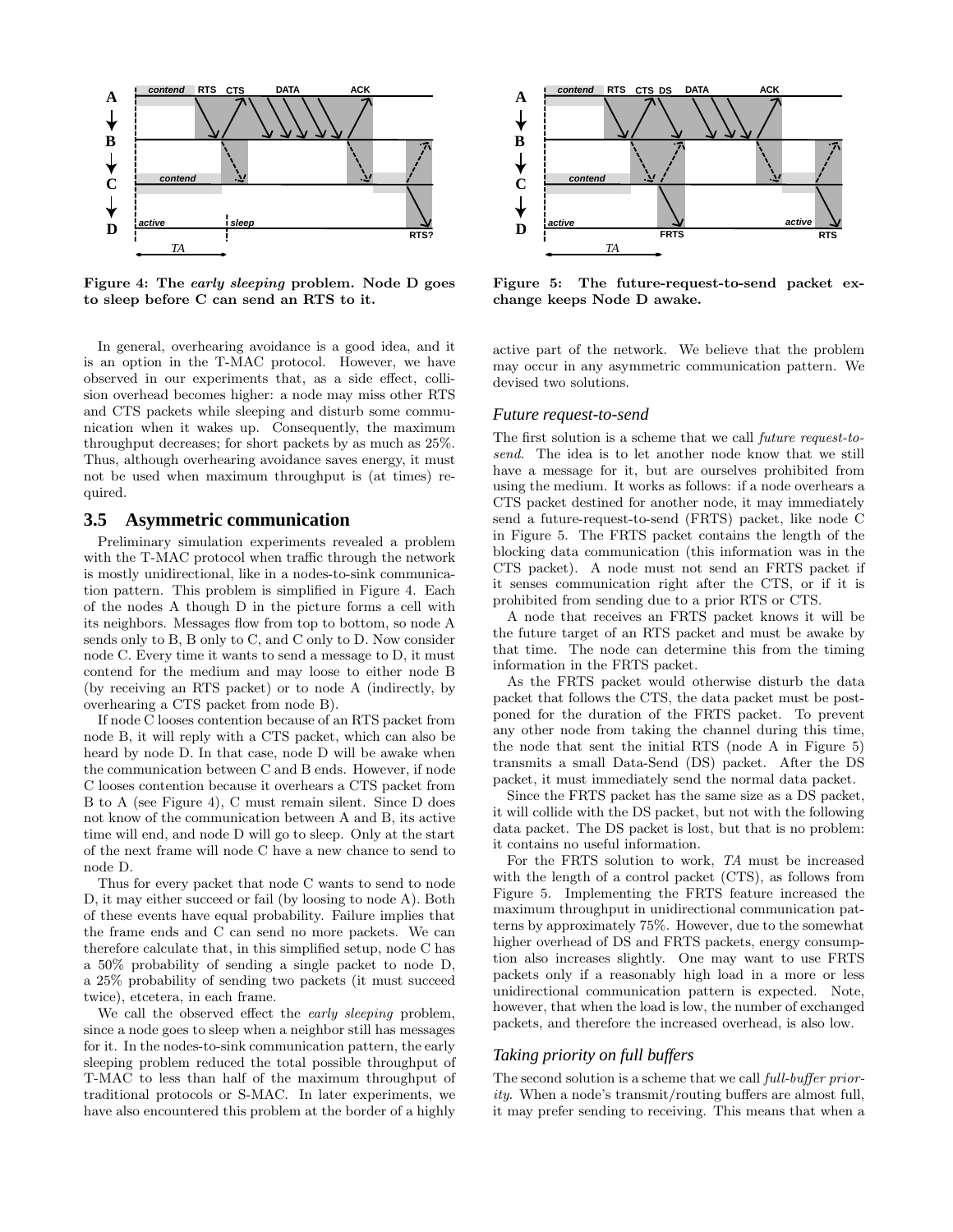

Figure 6: Taking priority upon receiving RTS.

node receives an RTS packet destined for it, it immediately sends its own RTS packet to another node, instead of replying with a CTS like normal. This is depicted in Figure 6. It has two effects. First, the node has an even higher chance of transmitting its own message, since it effectively wins the medium upon hearing a competing RTS; in Figure 6, node C may transmit to node D after losing contention to node B. Thus the probability that the early sleeping problem occurs is lower. Secondly, the full-buffer priority scheme introduces a limited form of flow control into the network, which is advantageous in a nodes-to-sink communication pattern; in Figure 6, node B is prevented from sending until node C has enough buffer space.

We must, however, be careful with the full-buffer priority scheme, since it is dangerous in a high-load situation where communication is not unidirectional. When all nodes in an omnidirectional communication pattern start taking priority, chances of collisions increase rapidly. Therefore, T-MAC uses a threshold: a node may only use this scheme when it has lost contention at least twice. This threshold guarded, in our experiments, the performance in an omnidirectional communication pattern, while still increasing the maximum throughput in a unidirectional pattern.

### **4. EXPERIMENTS**

In our experiments, we compared three protocols: CSMA, S-MAC, and T-MAC. We include CSMA because we consider it as a 'worst case': it has no energy saving features at all. When a node is not transmitting, its radio is set to receive. We include S-MAC because it was, like T-MAC, designed for wireless sensor networks and uses in-band signalling as well.

#### **4.1 Simulation setup and parameters**

Our protocol design and evaluation is, for now, based on simulation. In the OMNeT++ discrete event simulation package [11], we have built a realistic model of the EYES wireless sensor nodes [13]. The model has the same limits on clock resolution and precision, radio turn-around and wake-up times, and transmission bit rates as the EYES nodes do. Energy consumption in the model is based on the amount of energy the real nodes use:  $20 \mu A$  while sleeping, 4 mA while receiving and 10 mA while transmitting a DC-balanced signal [5, 6, 9].

Using these modeled nodes, we have built a network of 100 nodes in a 10 by 10 grid. We have chosen a radio range so that non-edge nodes all have 8 neighbors. We admit that this perfect world is not a realistic setup for most

sensor networks, but it serves our simulation needs well, for example, we do not need to know the exact location of each node to generate a workload.

For the nodes-to-sink communication pattern, we used a randomized shortest path routing method: for each message, the possible next hops are enumerated. Next hops are eligible if they have a shorter path to the final destination than the sending node. From these next hops, a random one is chosen. Thus messages flow in the correct direction, but do not use the same path every time. No control messages are exchanged for this routing scheme: nodes automagically determine the next hop. Multi-hop messages travel at least two hops per frame because of T-MAC's in-band signaling: the CTS and ACK messages keep direct neighbors awake.

In our experiments, we tested the S-MAC protocol with a frame length of one second, and with several lengths of the active time, varying from 75 ms to 915 ms. For the T-MAC protocol, we always used a frame length of 610 ms (20000 ticks of a quartz crystal) and an interval TA with a length of 15 ms. The T-MAC protocol can optionally be deployed with overhearing avoidance, full-buffer priority, and FRTS. We show the best combination of these options in each experiment.

#### **4.2 Results**

We start with a simple benchmark, where network load is homogeneous. We then introduce experiments based on communication patterns and end with a complete, realistic scenario.

Except for the complete scenario, we exercised all experiments with multiple network loads. The load is on the horizontal axes of the graphs. The vertical axes show the energy consumption in the network, since this is our main design criterion.

Since throughput is not completely unimportant, we will end each graph at the point where less than 90% of the messages are correctly received. In a multi-hop pattern, like nodes-to-sink, this means that we want 90% of all messages to finally reach the sink node. We do not use the 90% restriction for CSMA: since CSMA has no built-in retransmits, it is far less reliable.

The message lengths are data payload sizes, and do not include the MAC header: 4 bytes for CSMA, 6 bytes for S-MAC and T-MAC.

#### *Homogeneous local unicast*

(Figure 7) In out first experiment, nodes send packets with some payload (20 or 100 bytes) to one of their neighbors at random. Although this is not a realistic communication pattern, it serves as a 'base case'. For the T-MAC protocol, we used overhearing avoidance, but no FRTS or full-buffer priority mechanisms.

In Figure 7(left), we can clearly see that CSMA provides no energy savings. The energy consumption when idle is 4 mA (the current drawn by the radio in receive mode), slightly going up when more messages are sent.

For the S-MAC protocol, various lines are shown for different lengths of the active time. An additional line is drawn, which connects the S-MAC graphs that use the least energy for each load. So on this line, the S-MAC protocol is tuned to provide at least 90% throughput while using as little energy as possible for each individual load. From now, we will only show similarly tuned lines for the S-MAC protocol.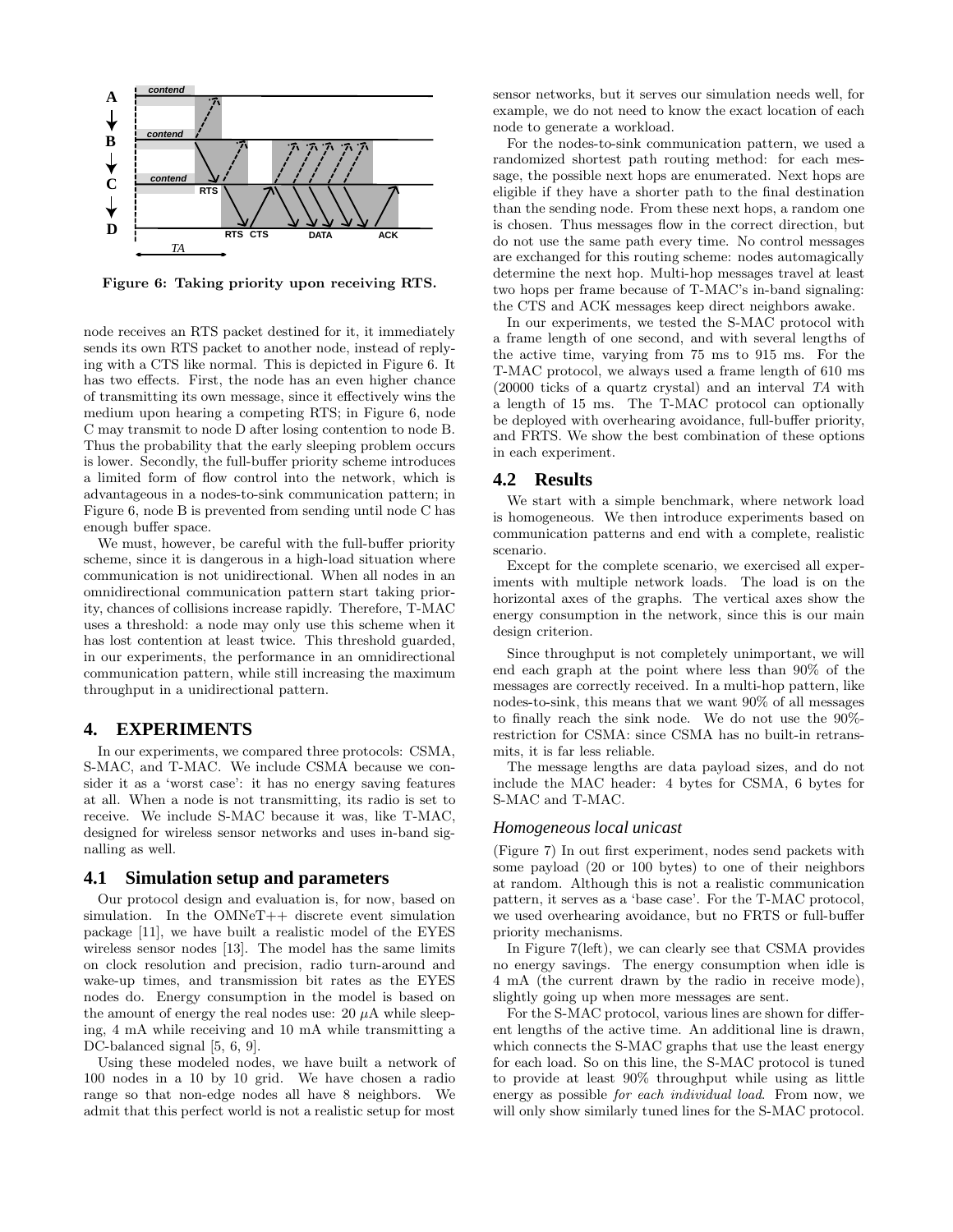

Figure 7: Homogeneous local unicast for small (left) and large messages (right). The numbers on the S-MAC line indicate the length of the active time per 1-second frame.



Figure 8: Nodes-to-sink performance for small (left) and large messages (right).

We expect that the homogeneous experiment is the best case for the S-MAC protocol, since the load is constant in both time and location. We see that the T-MAC protocol performs as well as the (per load tuned) S-MAC protocol.

The fact that the T-MAC protocol uses even less energy than S-MAC is due to the fact that we tested the S-MAC protocol only with a limited number of discrete lengths of the active time. To get an optimal parameter value for each load, the S-MAC protocol would require complicated tuning, as it would in real deployment. The adaptive behavior of T-MAC, on the other hand, requires no explicit tuning.

Figure 7(right) shows that that the maximum throughput of the T-MAC protocol with large messages (100 byte payload) is less than that of the S-MAC protocol. This is mainly due to variations on the early sleeping problem as described in Section 3.5.

#### *Nodes-to-sink communication*

(Figure 8) In this experiment, nodes send messages to a single sink node at the corner of the network. Messages are routed from node to node with a (slightly randomized) shortest path algorithm. No data aggregation is used. For the T-MAC protocol, we used overhearing avoidance, the full-buffer priority mechanism, and the FRTS mechanism.

Figure 8 shows that T-MAC uses less energy than S-MAC. We expected this, because in the nodes-to-sink communication the load varies with the location of nodes: there is more traffic in the neighborhood of the sink node. This also explains why the absolute load is much lower (factor of 10) for nodes-to-sink than for local unicast: the rate at which the sink can handle incoming messages limits the load individual nodes can generate without congesting the network (around the sink).

As with homogeneous local unicast we see that the maximum throughput of T-MAC is less than that of S-MAC. Our experience with other message sizes and communication patterns is that the maximum throughput of T-MAC is at worst about 70% of S-MAC. We do not worry about too much about T-MAC's reduced maximum throughput, because it only occurs under extreme loads that are best avoided by sensor applications, for example, by aggregating messages.

#### *Early sleeping problem*

(Figure 9) In this experiment, we show the effectiveness of the measures addressing the early sleeping problem (Section 3.5). We see that the FRTS mechanism increases maximum throughput by approximately 75% (0.08 vs. 0.14 mes-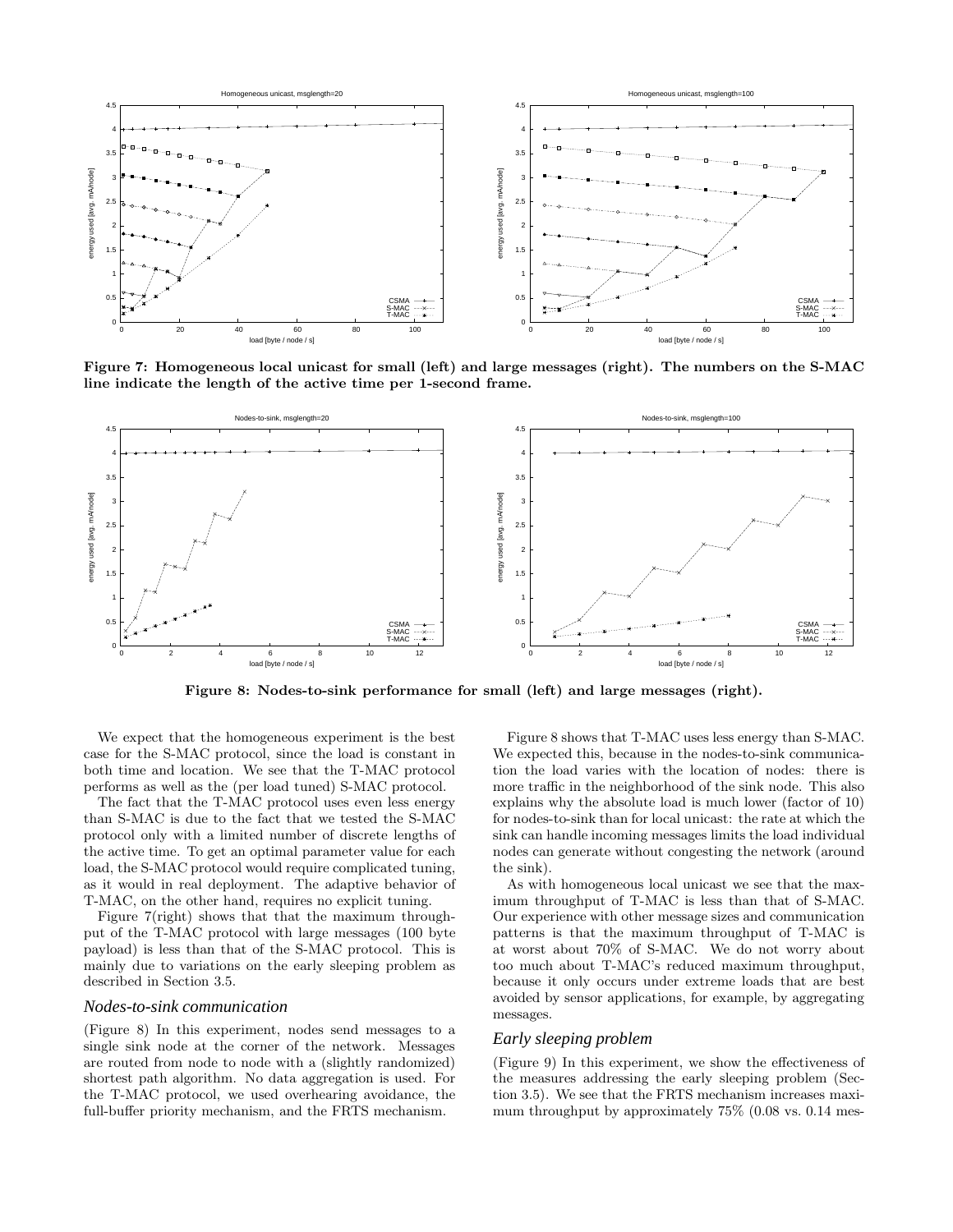

Figure 9: T-MAC options in a nodes-to-sink communication pattern.

sages per second), at the cost of some energy. Adding the full-buffer priority mechanism adds approximately 30% (0.14 vs. 0.18 messages per second) without the cost of extra energy.

## *Event-based local unicast*

(Figure 10) We now proceed towards a more realistic scenario. In this experiment, events occur in the network with a frequency of one per 10 seconds. Events have an average duration of 5 seconds and affect an area of approximately 9 nodes. These nodes then send local unicast messages to their neighbors for the duration of the event. A neighbor that receives one of these messages replies with a probability of 20%. We performed multiple measurements, with different message frequencies during events. This frequency is on the horizontal axis of the graph (Figure 10). For T-MAC, we used overhearing avoidance but no FRTS and no full-buffer priority.

Figure 10 shows that T-MAC uses much less energy than either S-MAC or CSMA, especially when the message frequency during events increases. However, the maximum frequency that T-MAC can handle is lower than that of S-MAC, like we have seen in the nodes-to-sink communication pattern. Again, T-MAC suffers from the early sleeping problem, because we have relatively many edge nodes.

#### *Event-based local unicast and node-to-sink reporting*

(Figure 11) This is an experiment with a complete scenario. When no events happen, nodes exchange local messages of 10 bytes with each other every 20 seconds. They also report to a sink node every 100 seconds. When an event happens (once every 10 seconds, like in the previous experiment), nodes in the neighborhood of the event start sending local unicast messages of 30 bytes, with a rate of 4 per second. They then also send messages of 50 bytes to the sink, once per second. These messages are aggregated in the network.

To be able to handle this kind of traffic, we had to tune S-MAC to listen for at least 715 ms in every second. For the T-MAC protocol, we used overhearing avoidance, but no FRTS and no full-buffer priority.

Figure 11 clearly shows the disadvantage of a fixed-length active part: to be able to handle a short-lived burst of



Figure 10: An event-based scenario, where active nodes exchange local unicast messages.



Figure 11: A complete scenario with both periodic reporting and event-based messages.

traffic–even though that happens infrequently–the deployer of S-MAC must choose a long active part of the duty cycle. S-MAC therefore wastes much energy at times when no events happen. By adaptively changing the duty cycle, T-MAC can decrease the used energy in this scenario by a factor of 5.

## **5. REAL IMPLEMENTATION**

After optimizing the T-MAC protocol using simulations, we implemented most of the protocol on the actual EYES hardware [13]. We did not implement all features. To test the effectiveness of the full-buffer-priority and future-RTS schemes, a large-scale experiment is needed, involving a lot of nodes. Since there was no time to do such an experiment, implementation of these features was senseless.

We have also not implemented the possibility to keep multiple schedules yet. Although this is fairly easy to implement, we have only tested T-MAC with single-cluster configurations.

During testing, we noted that the nodes' schedules would drift apart relatively fast. Even though the time-keeping on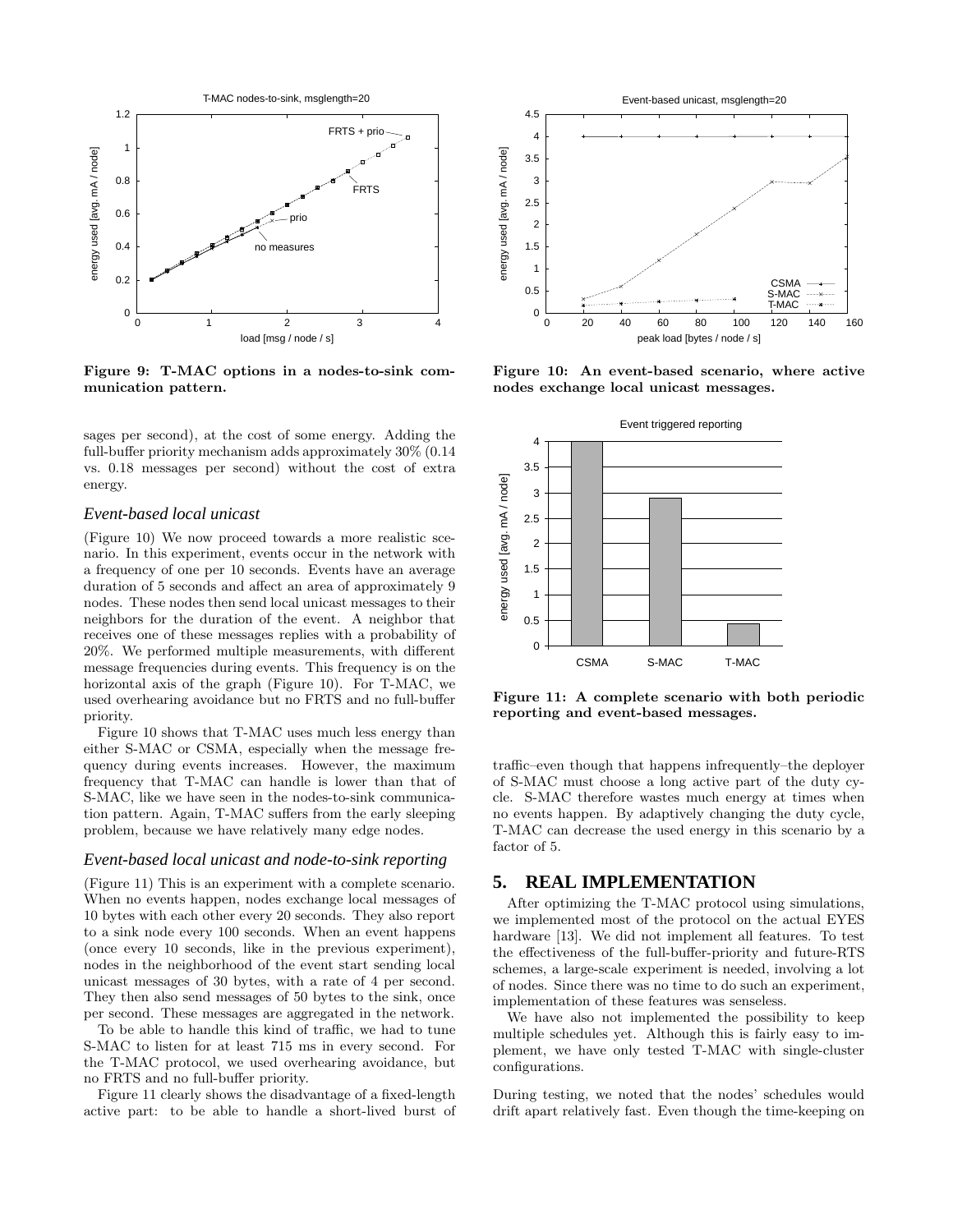

Figure 12: Trace of the electrical current, receiving node, 1 message / second.



Figure 13: Trace of the electrical current, transmitting node, full speed.

all nodes is based on ticks of a quartz crystal, some of the nodes became unreachable within as little as 10 minutes. We had not simulated this effect.

To solve the drift problem, we used a simple correction scheme: when a node receives a SYNC message that contains almost, but not exactly, its own schedule, the node adjusts its own schedule towards the received schedule. To allow a converging situation, the schedule is only adjusted for 50% of the difference between the two schedules.

The drift correction solved the problem: an experiment showed that nodes were still perfectly synchronized after more than 10 hours.

The final implementation performs well. When sending a continuous stream of data messages, the nodes rarely go to sleep. But when no messages are sent, the indication LEDs on the nodes blink peacefully. The radio is then in the receive mode for 15 ms out of every 610 ms, which is less than 2.5% of the time.

#### **5.1 Energy consumption**

After the implementation of the T-MAC protocol, we performed a number of energy consumption experiments. In



Figure 14: Trace of the electrical current, node successfully transmitting 3 messages.

these experiments, one node was sending, another receiving. The message length was 20 bytes. We measured the electrical current through both the sending and the receiving node using using specialized equipment, which sent the values to a logging computer. After precise calibration, we could measure the current through the nodes with a precision of approximately 15  $\mu$ A. The sample rate was 500 Hz (limited by the PC software).

In Figure 12 we see a power trace of a node receiving approximately one message per second. There is a transmission in most frames, but the radio is still in sleep mode most of the time. The high spikes are caused by transmitting CTSs. In Figure 13 we see a node that transmits messages at maximum rate. It is clear that this node never sleeps, as it should not. Instead, it toggles between receive (3.75 mA) and transmit (18 mA). Figure 14 shows a closeup of a node transmitting 3 messages during a single frame.

| msg<br>S | transmit mA | receive mA |
|----------|-------------|------------|
|          | 0.138       | 0.138      |
|          | 0.400       | 0.246      |
| 10       | 1.516       | 0.890      |
| max      | 9.590       | 7.473      |

Table 2: Average energy consumption of sending and receiving EYES nodes (T-MAC protocol).

Table 2 shows the average electrical current during each experiment. We can see that transmitting nodes use significantly more energy than receiving nodes. This is logical, since transmitting with our radio takes more energy than receiving. More importantly, we see that the idle average current  $(0.138 \text{ mA})$  is less than  $4\%$  of the current of a non-energy saving protocol (which would be between 3.75 and 4 mA). This is well above the theoretical limit  $(TA/T_{frame} = 15$ ms/610ms = 2.5%). However, the theoretical limit only takes the radio energy consumption into account, not the CPU, EEPROM, RS232 voltage converter and other components. We think that 96% overall energy savings is a very good result.